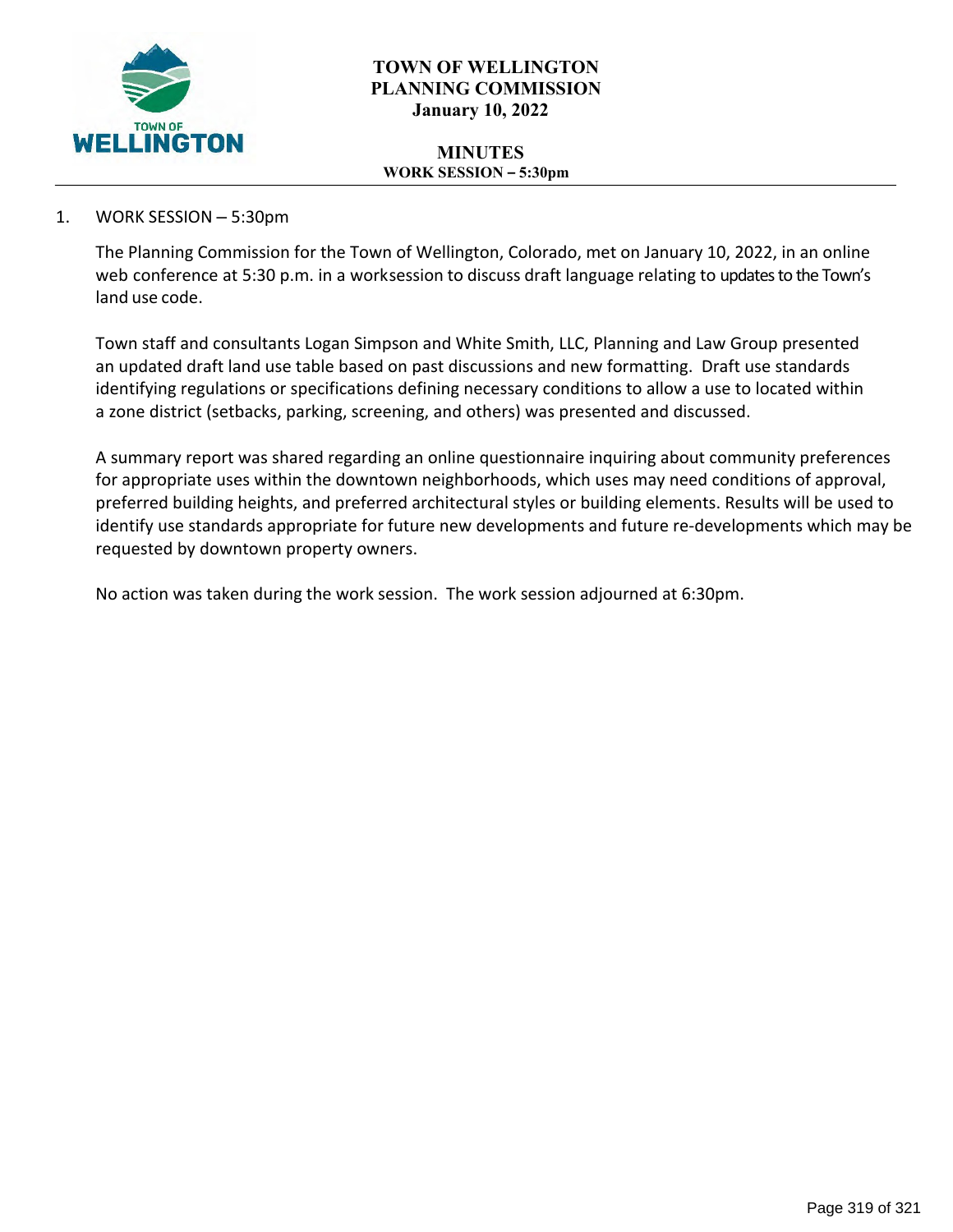

## **TOWN OF WELLINGTON PLANNING COMMISSION January 10, 2022**

#### **MINUTES REGULAR MEETING – 6:30pm**

2. CALL REGULAR MEETING TO ORDER – 6:30pm

The Planning Commission for the Town of Wellington, Colorado, met on January 10, 2022, in an online web conference at 6:30 p.m.

3. ROLL CALL

Commissioners Present: Bert McCaffrey, Chairperson Tim Whitehouse Rebekka Kinney Eric Sartor Troy Hamman Linda Knaack Barry Friedrichs

Absent:

| Town Staff Present: | Cody Bird, Planning Director         |
|---------------------|--------------------------------------|
|                     | Patty Lundy, Development Coordinator |

4. ADDITIONS TO OR DELETIONS FROM THE AGENDA

None

5. PUBLIC FORUM

None

- 6. CONSIDERATION OF MINUTES
	- A. Meeting Minutes of December 6, 2021

Moved by Commissioner Whitehouse, seconded by Commissioner Friedrichs to approve the minutes as presented.

**Yeas – McCaffrey, Friedrichs, Sartor, Knaack, Hamman, Whitehouse, Kinney Nays – None Motion carried.**

- 7. NEW BUSINESS
	- A. Election of Officers